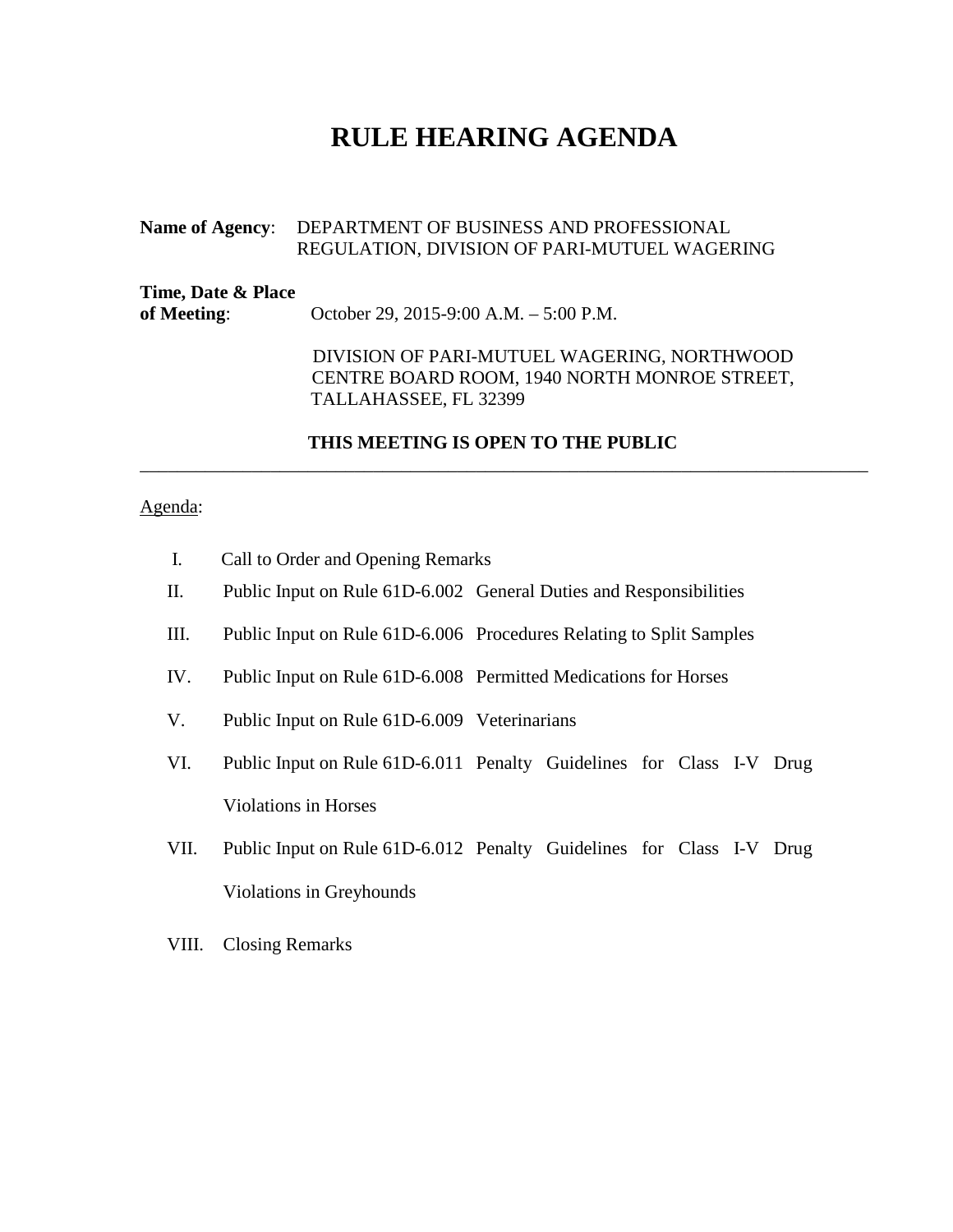## DRAFT LANGUAGE:

61D-6.002 General Duties and Responsibilities.

(1) The trainer of record shall be responsible for and be the absolute insurer of the condition of the horses or racing greyhounds, he/she enters to race. Trainers, kennel owners and operators are presumed to know the rules of the Delivision. The trainer of record shall be identified on Form DBPR PMW-3360, Kennel Personnel Roster, effective on the date that this rule is promulgated and adopted herein by reference, which can be obtained at https://www.flrules.org/gateway/reference.asp?NO=Ref[www.myfloridalicense.com/dbpr/pmw,](http://www.myfloridalicense.com/dbpr/pmw) or by contacting the Division of Pari-Mutuel Wagering at 1940 North Monroe Street, Tallahassee, Florida 32399-1035. adopted and incorporated by Rule 61D 10.001, Florida Administrative Code, which The the trainer of record shall provide to the chief inspector and racing secretary at any track where the trainer enters racing animals in pari-mutuel races Form DBPR PMW-3360, Personnel Roster at the beginning of each race meet and whenever any changes are made to the personnel under his/her employment.

(2) Each permitholder of a thoroughbred, harness, quarter horse, or greyhound racing facility shall provide and maintain a detention enclosure in a location approved by the Division for the purpose of securing urine, blood or other samples from racing greyhounds or horses. The detention enclosure at horse tracks shall have a perimeter fence which will prevent access of unauthorized persons, contain a wash rack, an office for the Delivision veterinarian, and not less than six detention stalls with an adjacent walking ring. The detention enclosure at greyhound tracks shall be located within a reasonable distance of the veterinary assistant detention office and shall have a chain link perimeter fence which will prevent access of unauthorized persons. The detention enclosure at greyhound tracks shall be large enough to allow three dogs to be walked simultaneously for the purpose of taking urine samples, be partially covered to allow sampling during inclement weather, and have sufficient lighting to allow sampling during hours of darkness.

*Rulemaking Authority 120.80(4)(a), 550.0251(3), 550.2415(2), (13) FS. Law Implemented 120.80(4)(a), 550.0251, 550.2415 FS. History–New 10-20-96, Amended 12-15-97, 4-12-06, .*

61D-6.006 Procedures Relating to Split Samples.

The following procedures shall be followed when requesting a portion of an official sample for analysis at an independent another laboratory:

(1) A trainer of record or owner of a racehorse or racing greyhound who has received a report of positive result may request that a split sample analysis be conducted on the corresponding portion of the specimen analyzed by the primary racing laboratory under contract with the Division. The trainer of record or owner may request that the split sample be sent to an independent laboratory approved by the Division for split sample analysis. The request must be made in writing or on Form DBPR PMW-3290, Split Sample Request, effective on the date this rule is promulgated and adopted herein by reference, which can be obtained at https://www.flrules.org/gateway/reference.asp?NO=Ref-

[www.myfloridalicense.com/dbpr/pmw,](http://www.myfloridalicense.com/dbpr/pmw) or by contacting the Division of Pari-Mutuel Wagering at 1940 North Monroe Street, Tallahassee, Florida 32399-1035, and submitted by certified mail or hand delivery to the State Steward, Division Hearing Officer, or the Division's Office of the General Counsel no later than ten (10) calendar days after receipt of the report of positive result. Requests shall be made in writing or on Form DBPR PMW-3290, Notification to Stewards/Judges of Split Sample Request, adopted and incorporated by Rule 61D-10.001, Florida Administrative Code, and shall be submitted to the division's steward or judge by certified mail, return receipt, or by hand delivery, within 10 calendar days after the trainer or owner has received written notification of the results of the laboratory under contract with the division from the stewards or judges or the division's Office of Operations.

(2) The party requesting the split sample shall select an independent laboratory from a list of laboratories approved by the Division division to perform the split sample analysis. Said party shall notify the laboratory of his/her choice, confirm its ability to test the suspect sample and make arrangements for the payment of all charges incurred with testing. The party requesting a split sample analysis shall bear all costs of the analysis.

(3) Failure to request a split sample or failure to select and make arrangements, including payment for services, with an approved independent laboratory within ten (10) calendar days after receiving written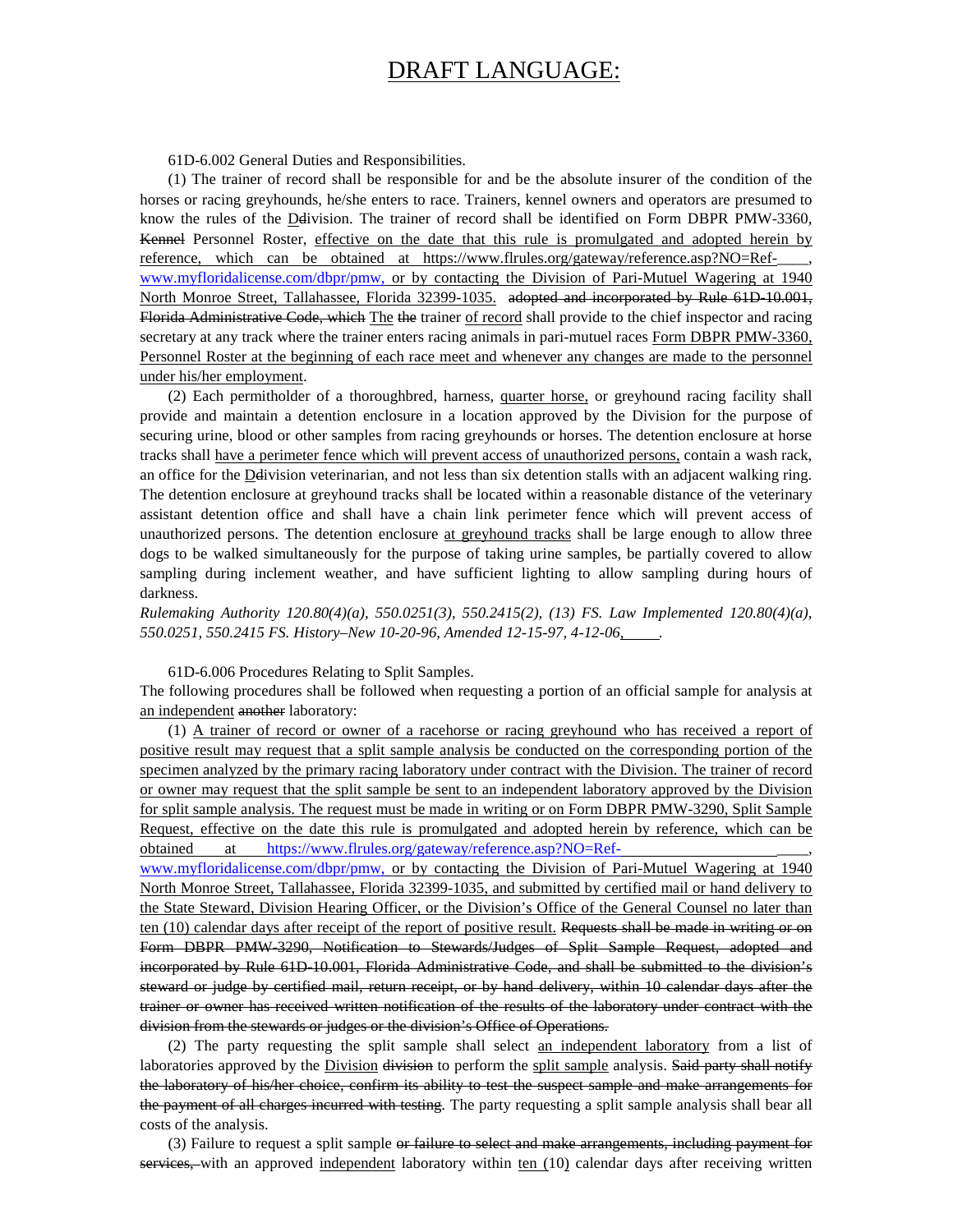notification from Office of Operations, stewards or judges, of the report of positive results from the primary racing laboratory under contract with the division shall constitute a waiver of the right to a split sample. Failure to pay the independent laboratory in full for split sample analysis within ten (10) days of receipt of the request by the Division shall constitute a waiver of the right to a split sample.

(4) Upon receipt of the split sample request, the Division Whenever a split sample is requested, the stewards or judges shall promptly notify the Office of Operations, which in turn shall notify the primary laboratory under contract with the division of the request, identifying only the number on the sample container from which the split sample is to be taken, and the independent laboratory which has been selected, the volume requested by the independent laboratory, and the primary laboratory's internal tracking number. The primary racing laboratory under contract with the division shall send the split sample to the independent laboratory selected within ten (10) calendar days of receiving the request.

(5) The request of a split sample shall operate as a stay of any hearing before the stewards or judges until the analysis of the split sample has been completed. Failure by the requestor to pay the independent laboratory for a split sample test shall not operate as a stay of any hearing before the stewards or judges.

(6) If the approved independent laboratory confirms the findings of the laboratory under contract with the division, the division is authorized to proceed with administrative action against any affected licensees pursuant to this chapter and the Florida Statutes. If a request for a split sample is made and there is an insufficient quantity of the official sample remaining for analysis by the approved independent laboratory, the division may still proceed with administrative action against any affected licensees based upon the findings of the laboratory under contract with the division, provided that the division has made a good faith effort to obtain and retain a sufficient quantity of sample during collection and testing of the sample.

*Rulemaking Authority 120.80(4)(a), 550.0251(3), (11), 550.2415(5), (12) FS. Law Implemented 120.80(4)(a), 550.0251, 550.2415 FS. History–New 10-20-96, Amended 12-15-97, 4-12-06, 6-26-11, .*

61D-6.008 Permitted Medications for Horses.

(1) The prescription medications defined in this rule shall be permitted under the conditions set forth to conserve and protect the health of the horse which is entered to race. All such medications shall be procured and administered by a licensed veterinarian, except where a valid prescription or dispensing occurs in compliance with the requirements of Chapter 474, F.S.

(2)(a) Phenylbutazone may be administered to a horse providing:

1. The phenylbutazone is not administered closer than 24 hours prior to the officially scheduled post time of the race; or

2. The post race serum sample of such horse contains a concentration less than 2 micrograms (mcg) of phenylbutazone or its metabolites per milliliter (ml) of serum.

(b) When the post race serum sample of such horse contains a concentration of phenylbutazone equal to or in excess of 2 micrograms per milliliter of serum, but less than 5 micrograms per milliliter of serum, the trainer as the absolute insurer of the horse, shall be subject to the following penalties:

| 1. First violation of this chapter in a 12 month period   | \$250.00 fine:                         |
|-----------------------------------------------------------|----------------------------------------|
| 2. Second violation of this chapter in a 12 month period  | \$500.00 fine:                         |
| 3. Third or subsequent violation of this chapter in a 12- | $$1,000.00$ fine and suspension of any |
| month period                                              | division license 0 to 15 days.         |
|                                                           |                                        |

(c) When the post race serum sample contains a concentration of phenylbutazone equal to or in excess of 5 micrograms per milliliter of serum, the trainer as the absolute insurer of the horse, shall be subject to the following penalties:

| 1. First violation of this chapter in a 12 month period                                                 | \$500.00 fine and suspension of<br>anv   |
|---------------------------------------------------------------------------------------------------------|------------------------------------------|
|                                                                                                         | division license 0 to 15 days;           |
| 2. Second violation of this chapter in a 12 month period                                                | \$1,000.00 fine and suspension of any    |
|                                                                                                         | division License 0 up to 30 days;        |
| 3. Third or subsequent violation of this chapter in a 12                                                | \$1,000.00 fine and suspension of any    |
| month period                                                                                            | division License $\theta$ up to 60 days. |
| $(3)(3)$ Furosamida $(S_2)$ may be used solely for the treatment of horses participating in part mutual |                                          |

(3)(a) Furosemide (Salix) may be used solely for the treatment of horses participating in pari-mutuel racing events in the State of Florida that have exhibited exercise induced pulmonary hemorrhage (bleeding) as provided below:

1. A "bleeder" shall be defined as a horse which demonstrates evidence of pulmonary hemorrhage within 3.0 hours of exercise as evidenced by fulminant bilateral epistaxis where endoscopic examination is not warranted, or by intratracheal evidence of pulmonary hemorrhage ascertained through endoscopic examination, either of which must be witnessed and certified in writing by a Florida licensed veterinarian.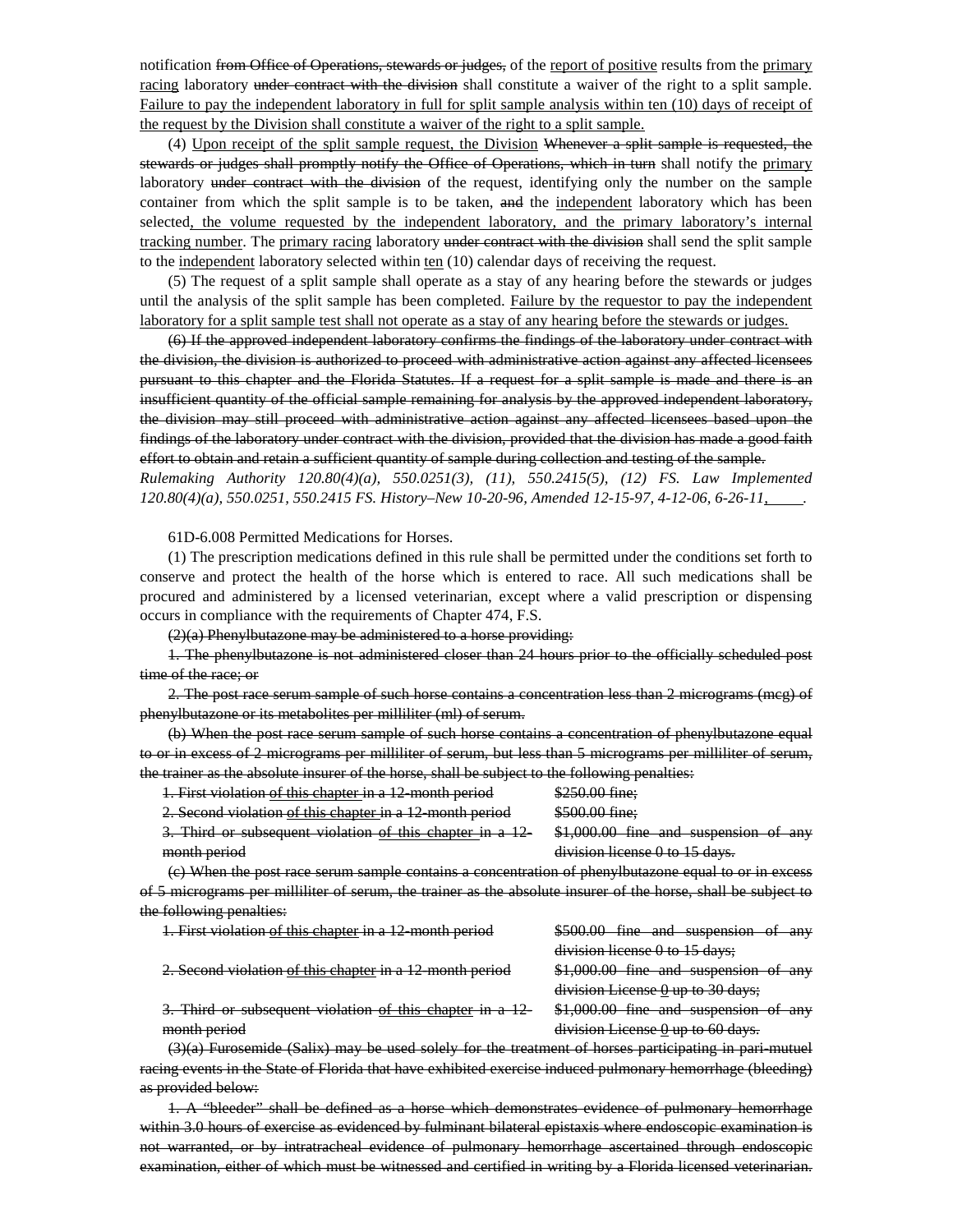Such certification shall be submitted to the division's Salix Coordinator on Form DBPR PMW-3300, Bleeder's Certificate adopted and incorporated by Rule 61D 10.001, F.A.C. Out of state horses racing in Florida must be witnessed in Florida as outlined above or must have been certified by the state/commission or association/ track veterinarian from the previous state. Certification, in writing from the accredited College of Veterinary Medicine, will also be accepted if the horse has received a comprehensive cardiopulmonary examination at an accredited College of Veterinary Medicine and as a result thereof is diagnosed with exercise induced pulmonary hemorrhage either viewed endoscopically after a treadmill exercise or via tracheal wash cytology and therefore found to require medication with furosemide in order to successfully compete.

2. Any horse on furosemide to be entered in a pari-mutuel racing event in the State of Florida shall not require re-certification if the horse has been certified as a "bleeder" and approved for the administration of furosemide by a racing jurisdiction utilizing certification procedures which are approved by the director of the Division of Pari-Mutuel Wagering in Florida. Documentation of certification from approved racing jurisdictions must be evidenced by an official letter signed by a track veterinarian, or division/ State Veterinarian stating that a horse has exhibited exercise induced pulmonary hemorrhage and as a result of such bleeding was determined to require the administration of furosemide prior to participation in parimutuel racing events.

3. A horse which has not exhibited external bleeding may be placed on the Furosemide List after the horse's licensed trainer and licensed veterinarian determine that it would be in the horse's best interest to race with furosemide and so notify the State Veterinarian.

4. It shall be the trainer's responsibility to provide the required documentation of certification to the Salix Coordinator prior to entry of any horse to race on furosemide in a pari-mutuel event in the State of Florida. When the trainer cannot provide written documentation within 48 hours prior to the scheduled post time for the race, the trainer of the horse in question may personally attest in writing that the horse meets all eligibility requirements for the use of furosemide and request that the stewards waive the requirement for receipt of written documentation prior to racing the horse on furosemide. All requests for waiver must be submitted on Form DBPR PMW-3330, Salix Certification Waiver, adopted and incorporated by Rule 61D-10.001, F.A.C. The stewards then may allow the horse to race on furosemide and grant the trainer a reasonable period of time, not to exceed 10 days, to produce the necessary written documentation as required in paragraph (a) above.

5. All purses, stakes, awards, or other prizes or compensation to be granted as a result of the subject horse's performance in the pari-mutuel event shall be withheld until such time as the trainer who attested to the horse's eligibility to race on furosemide has provided the required documentation. If the trainer fails to provide adequate documentation of the horse's eligibility, the subject horse will be disqualified and the trainer who represented the horse's eligibility to race on furosemide shall be suspended up to 10 days and fined \$500. Any purses, stakes, awards or other prize or compensation will be redistributed in accordance with the disqualification.

(b) When a horse exhibits a bleeding incident and goes on the Veterinarian's List, the horse is suspended beginning the first day after a bleeding incident is observed. Horses placed on the Veterinarian's List for bleeding must remain suspended according to the following schedule:

1. The first bleeding incident – 10 days suspension from racing;

2. A second bleeding incident within a 365-day period of a previous bleeding incident – 30 days suspension from racing;

3. A third bleeding incident within a 365-day period from two previous bleeding incidents – 180 days suspension from racing; and

4. A fourth bleeding incident within a 365-day period from three previous bleeding incidents – barred from racing in Florida. The above schedule of suspensions commences the day immediately following a bleeding incident.

(c) Horses will be eligible to race on the day immediately following the completion of the suspension period. The owner or trainer of any horse placed on the Veterinarian's List as a result of exercise induced pulmonary hemorrhage (bleeding) may elect to place the animal on Florida's official Furosemide (Salix) List. The official Furosemide List shall be maintained by the - Salix Coordinator and shall be the official list of horses approved for racing with furosemide in Florida. Horses placed on the official Furosemide List must have furosemide administered on race day, at a dosage of 150 mg – 500 mg, administered intravenously (I.V.) no closer than 4 hours prior to the officially scheduled post time of the race for which the horse is entered. The furosemide must be administered by a veterinarian currently licensed pursuant to Chapters 474 and 550, Florida Statutes. Every race day administration of furosemide must be reported by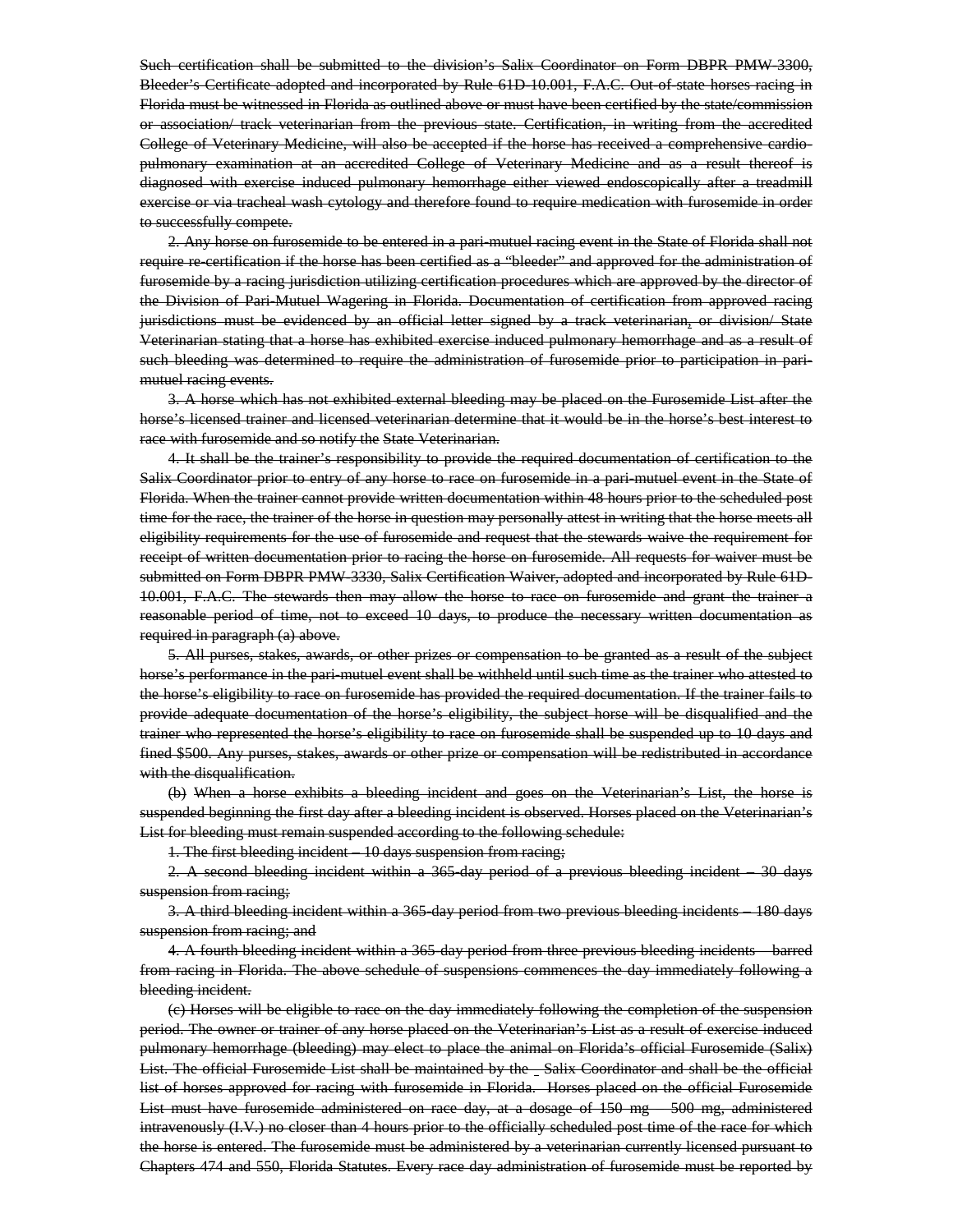the attending veterinarian to the division on Form DBPR PMW-3280, Veterinarian Report of Race-Day Salix Administration (the Salix tag), adopted and incorporated by Rule 61D-10.001, F.A.C. The Salix tag shall be delivered to the Salix Coordinator/State Veterinarian at least two hours prior to the scheduled posttime of the horse's race. Failure to comply with this subsection shall result in a minimum fine of \$100 to be imposed by the Stewards upon the person found to be responsible for failure to deliver the Salix tag. The Stewards shall scratch a horse if they are unable to determine that a horse on the Salix List has been administered Salix prior to a race, or that Salix was administered to a horse less than four hours prior to the post time of a race that horse is entered to run.

(d) Horses racing on furosemide which ship in to run from centers, other pari-mutuel facilities, or other locations, must be in the receiving barn no later than four hours prior to the post time of their officially scheduled race and have the furosemide (Salix) tag, Form DBPR PMW-3280 firmly attached to their halter. Any violation of this rule shall result in the trainer of the house being subject to the following penalties:

1. First violation in a 12-month period – \$300.00 fine;

2. Second violation in a 12 month period – \$400.00 fine and the horse shall be scratched prior to the race;

3. Third violation in a 12-month period – \$500.00 fine, suspension of license for 10 days, and the horse shall be scratched prior to the race;

4. Fourth or subsequent violation in a 12 month period – \$500.00 fine, suspension of license for 30 days, and the horse shall be scratched prior to the race.

(e) Track security officers at the gate(s) through which horses arrive from other locations shall maintain a log depicting the horse's name, time of arrival, scheduled race number and post time. In the event that a horse arrives less than four hours prior to the scheduled post time for its race, the security officer shall notify the Stewards and Racing Secretary of the late arrival.

(f) Horses placed on the official Furosemide List must remain on that list unless a trainer requests to remove a horse after consultation with and upon the advice of the horse's attending veterinarian. This request to discontinue use of furosemide must be submitted with a written verification from the bleeder horse's attending veterinarian to the Salix Coordinator no later than 48 hours prior to racing the horse without furosemide. Such requests shall be submitted on Form DBPR PMW-3310, Request to Discontinue Salix, adopted and incorporated by Rule 61D-10.001, F.A.C. Once a horse has been removed from the official Furosemide List, it shall not be placed back on the list until it exhibits exercise induced pulmonary hemorrhage in accordance with paragraphs (3)(a) (b) and (c) of this rule.

(g) Horses are ineligible for furosemide/Salix use if they:

1. Have not been verified as exhibiting bleeding by exercise induced pulmonary hemorrhage certification or have not been certified by the attending veterinarian that the use of furosemide/Salix is in the best interest of the horse.

2. Have been certified as bleeders but whose trainers do not elect to place the animal on the official Furosemide/Salix List.

3. Are officially on a Furosemide/Salix List but have been approved to discontinue furosemide/Salix.

(h) Certified bleeders that run in jurisdictions that do not allow the use of furosemide/Salix shall be allowed to run on furosemide/Salix upon returning to Florida without re-qualifying. Trainers shall notify the Salix Coordinator of the status of these horses prior to entry.

(i) Certified bleeders that run in jurisdictions that allow furosemide/Salix usage, but do not run on furosemide/Salix, will be considered as bleeders and do not have to re-qualify to run on furosemide/Salix in Florida.

(j) Re-qualifying for a Bleeder's Certificate for furosemide/Salix means that the horses must exhibit subsequent exercise induced pulmonary hemorrhage in accordance with paragraphs  $(3)(a)$ ,  $(b)$  and  $(c)$ .

(k) The trainer of any horse to be entered in a race in a pari-mutuel event in the State of Florida shall report any previous or current incidents of exercise induced pulmonary hemorrhage and any previous or current use of furosemide/Salix to the track veterinarian, division veterinarian, and Salix Coordinator prior to entry.

(l) Documentation which validates that a horse has been previously permitted to race with furosemide includes, but is not limited to, the National Daily Racing Form, the North American Pari-Mutuel Regulators Horse Database, databases of individual racing jurisdictions, and daily racing program of individual racetracks.

(4) Synthetic corticosteroids are permitted to be administered to a horse providing:

(a) Only prednisolone sodium succinate may be administered on race day no closer than four hours prior to the officially scheduled post time of the race for which the horse is entered.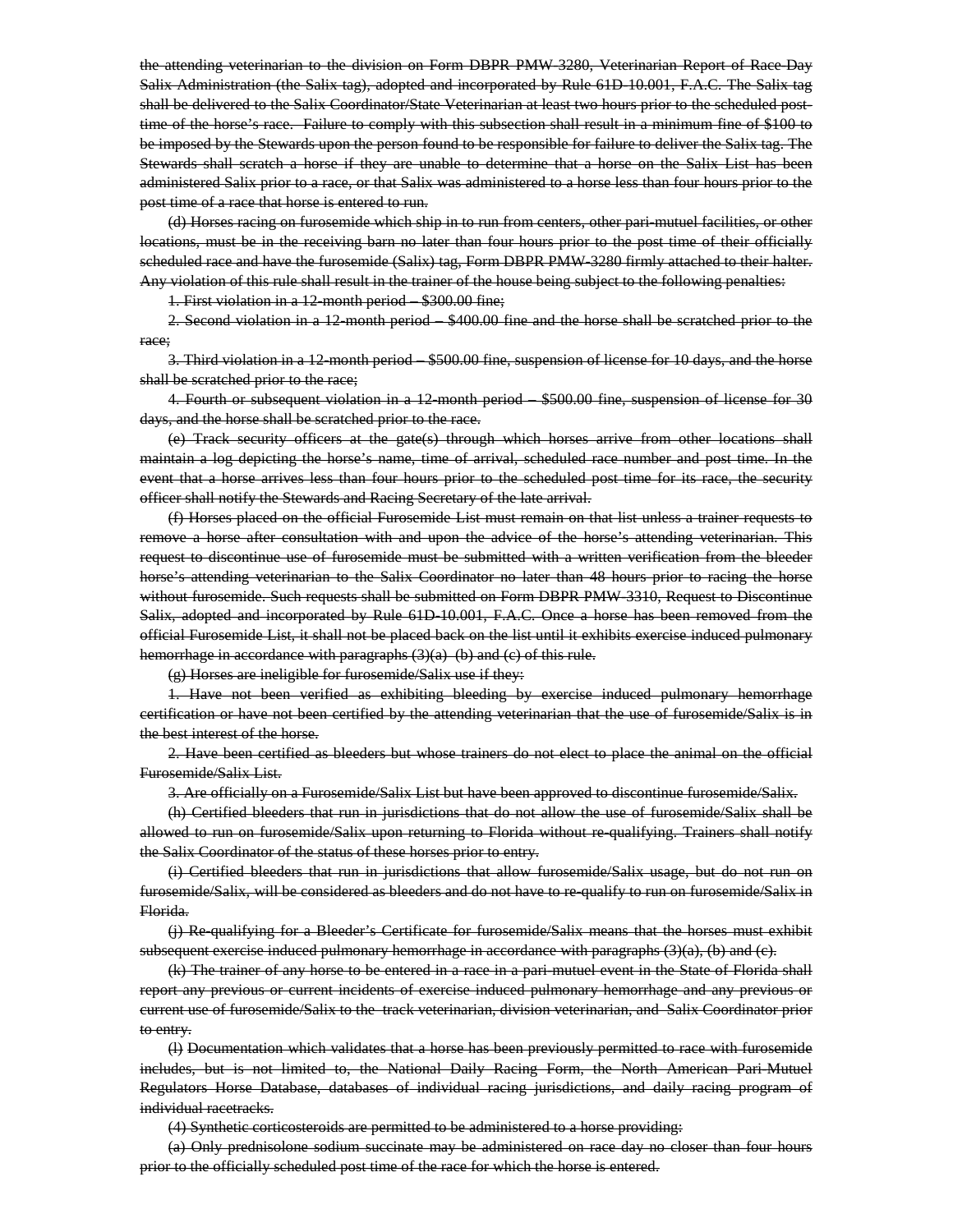(b) All other corticosteroids (natural, synthetic, or precursors) shall not be administered closer than 24 hours prior to the officially scheduled post time.

(5) The detection of caffeine at a urinary concentration less than 200 nanograms per milliliter and/or its metabolites, theophylline and theobromine at a urinary concentration less than 400 nanograms per milliliter shall not be reported by the racing laboratory to the division as a violation of Section 550.2415, F.S.

(6) Sulfa drug(s) is/are permitted to be administered to a race horse providing:

(a) The race horse is under the care of a veterinarian currently licensed pursuant to Chapters 474 and  $550$ , F. S.; and

(b) The sulfa drug(s) is/are prescribed by a veterinarian currently licensed pursuant to Chapters 474 and 550, F.S.; and

(c) The sulfa drug(s) is/are not administered within 24 hours prior to the officially scheduled post time of the race.

(7) No Androgenic-Anabolic Steroids (AAS) shall be permitted in test samples collected from racing horses, except for the major metabolites of stanozolol, nandrolone, and the naturally occurring substances boldenone and testosterone at concentrations less than the following thresholds:

(a) Stanozolol or 16β-hydroxystanozolol – 1 nanogram per milliliter in urine for all horses regardless of sex.

(b) Boldenone – 15 nanograms per milliliter in urine of male horses other than geldings. No boldenone shall be permitted in geldings or female horses.

(c) Nandrolone – 1 nanogram per milliliter in urine of geldings or females; or 45 nanograms per milliliter of metabolite, 5α-oestrane-3β,17α-diol in urine of male horses other than geldings.

(d) Testosterone – 20 nanograms per milliliter in urine of geldings, 55 nanograms per milliliter in urine of females. Samples collected from male horses other than geldings will not be tested for testosterone.

(8) Urine samples of horses shall be identified as having been collected from a female, male, or gelding before being sent to the laboratory.

(2)(9) The following permitted medications at concentrations less than or equal to the following schedule shall not be reported by the racing laboratory to the Ddivision as a violation of Section 550.2415,  $F.S.$ :

(a) The detection of acepromazine [2-(1-hydroxyethyl) promazine sulfoxide] at a urinary concentration of 10 nanograms per milliliter.

(b) The detection of albuterol at a urinary concentration of 1 nanogram per milliliter.

(c) The detection of betamethasone at a blood serum concentration of 10 picograms per milliliter.

(d) The detection of butorphanol (total) at a urinary concentration of 300 nanograms per milliliter, or (free) at a blood serum concentration of 2 nanograms per milliliter.

(e) The detection of clenbuterol at a urinary concentration of 140 picograms per milliliter, or a blood serum concentration at the lowest level of detection.

(f) The detection of dantrolene (5-hydroxydantrolene) at a blood serum concentration of 100 picograms per milliliter.

(g) The detection of detomidine (carboxydetomidine) at a urinary concentration of 1 nanogram per milliliter, or a blood serum concentration at the lowest level of detection.

(h) The detection of dexamethasone at a blood serum concentration of 5 picograms per milliliter.

(i) The detection of diclofenac at a blood serum concentration of 5 nanograms per milliliter.

(j) The detection of dimethyl sulfoxide (DMSO) at a blood serum concentration of 10 micrograms per milliliter

(k) The detection of firocoxib at a blood serum concentration of 20 nanograms per milliliter.

(l) The detection of furosemide at a blood serum concentration of 100 nanograms per milliliter.

(m) The detection of glycopyrrolate at a blood serum concentration of 3 picograms per milliliter.

(n) The detection of isoflupredone at a blood serum concentration of 100 picograms per milliliter.

(o) The detection of lidocaine at a blood serum concentration of 20 picograms per milliliter.

(p) The detection of mepivacaine (hydroymepivacaine) at a urinary concentration of 10 nanograms per milliliter, or a blood serum concentration at the lowest level of detection.

(q) The detection of methocarbamol at a blood serum concentration of 1 nanogram per milliliter.

(r) The detection of methylprednisolone at a blood serum concentration of 100 picograms per milliliter.

(s) The detection of omeprazole at a urinary concentration of 1 nanogram per milliliter.

(t) The detection of prednisolone at a blood serum concentration of 1 nanogram per milliliter.

(u) The detection of procaine penicillin at a blood serum concentration of 25 nanograms per milliliter.

(v) The detection of triamcinolone acetonide at a blood serum concentration of 100 picograms per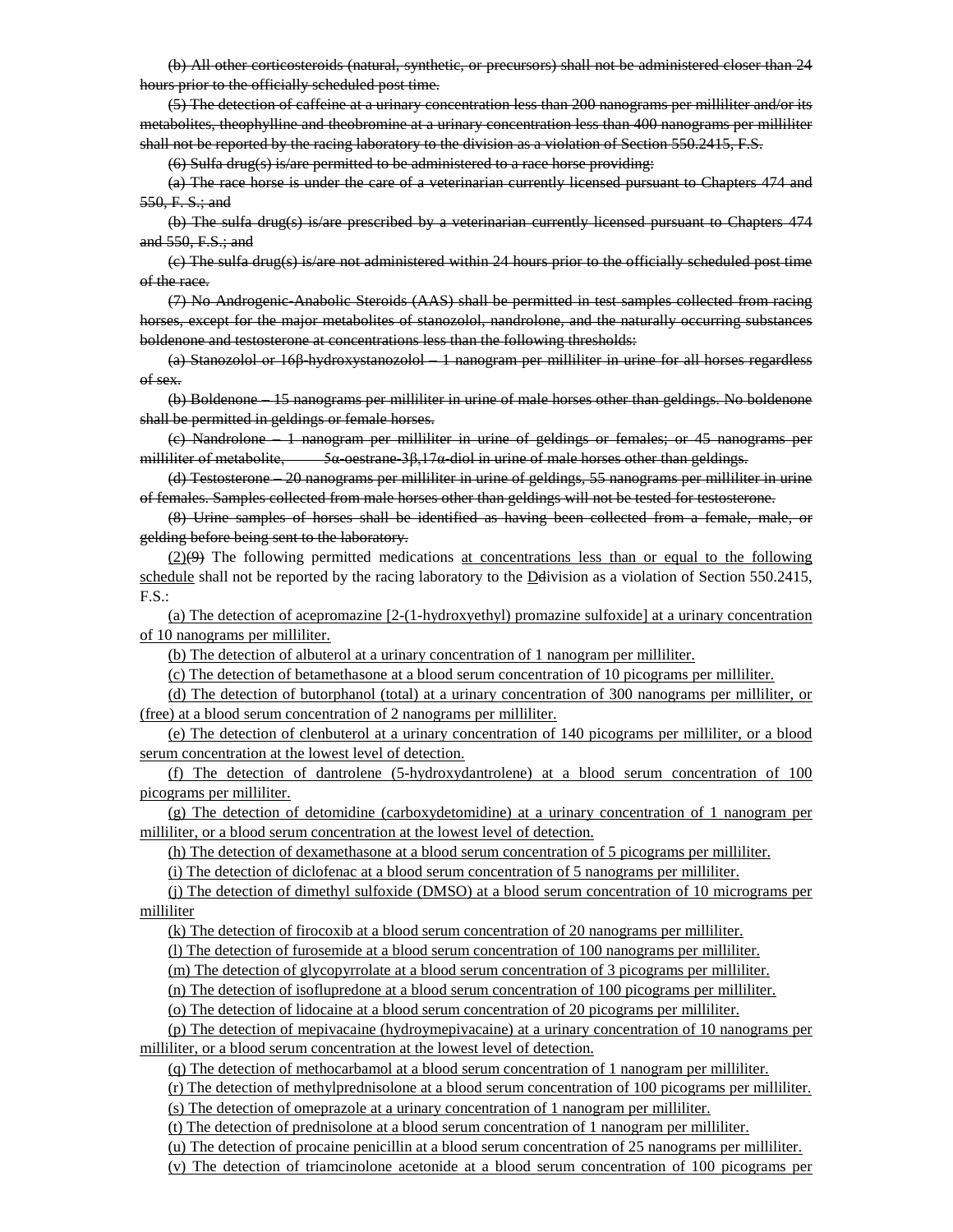milliliter.

(w) The detection of xylazine at a blood serum concentration of 0.01 nanogram per milliliter.

(3) Samples collected may contain one of the three non-steroidal anti-inflammatory drugs (NSAIDs) listed below, up to the primary threshold. Samples may contain two of the NSAIDs at a concentration up to the secondary threshold. No more than two of the NSAIDs listed below may be present in any sample.

(a) Flunixin at a primary blood serum concentration of 20 nanograms per milliliter, and a secondary blood serum concentration of 3 nanograms per milliliter.

(b) Ketoprofen at a primary blood serum concentration of 2 nanograms per milliliter, and a secondary blood serum concentration of 1 nanogram per milliliter.

(c) Phenylbutazone at a primary blood serum concentration of 2 micrograms per milliliter, and a secondary blood serum concentration of 0.3 micrograms per milliliter.

(a) The detection of dimethyl sulfoxide (DMSO) at a blood serum concentration less than or equal to 10 micrograms per milliliter.

(b) The detection of flunixin at a blood serum concentration less than or equal to 20 nanograms per milliliter.

(c) The detection of guaifenesin (free) at a blood serum concentration less than or equal to 100 nanograms per milliliter.

(d) The detection of total isoxsuprine at a urinary concentration less than or equal to 100 nanograms per milliliter.

(e) The detection of ketoprofen at a blood serum concentration less than or equal to 10 nanograms per milliliter.

(f) The detection of methocarbamol (free) at a blood serum concentration less than or equal to 20 nanograms per milliliter.

(g) The detection of naproxen at a blood serum concentration less than or equal to 1 microgram per milliliter.

 $(4)(40)$  All prescription medications, regardless of method of administration, shall be safeguarded under lock and key when not being actively administered.

*Rulemaking Authority 550.0251(3), 550.2415(7)(a), (b), (c), (e), (8)(c), (12) FS. Law Implemented 550.0251(11), 550.2415(1), (7)(e), (8)(c), (12), (14), (15) FS. History–New 10-20-96, Amended 1-5-98, 6- 6-00, 5-14-02, 6-6-04, 7-6-06, 8-12-07, 12-30-08, 12-29-11, .*

61D-6.009 Veterinarians.

(1) The Ddivision shall employ a veterinarian (the Ddivision or state veterinarian) who is licensed and in good standing with the Florida State Board of Veterinary Medicine pursuant to Chapter 474, Florida Statutes. The Delivision veterinarian is authorized to:

(a) Maintain and operate a detention enclosure for the securing of urine, blood, or other samples of horses in accordance with this chapter;

(b) Collect other specimens and samples for analysis in accordance with this chapter;

(c) Monitor Oversee the conduct and practice of veterinarians licensed by the Ddivision in accordance with this chapter;

(d) Recommend to the stewards the scratching of any racing animal horse the veterinarian considers to be unsound or unfit to race;

(e) Work with the Salix coordinator;

 $(e)$  Inquire into Investigate any violation concerning a practicing veterinarian, and counsel the stewards, judges, or Division investigators concerning such violations of rules;

 $(f)(g)$  Investigate any illness of racing animals exhibiting symptoms suggestive of any infectious, contagious or epizootic disease. Any such unusual disease, or symptoms of disease, shall be immediately reported by the kennel owner, trainer or attending veterinarian to the division veterinarian, track veterinarian or steward/judge;

 $(g)(h)$ -Inspect stables and greyhound compound areas for general health and safety requirements and report any problems to the stewards/judges and division regional managers;

(h)(i) Recommend to the stewards or judges that a special urine or blood sample be collected from any racing animal that he/she suspects is not performing according to form; and

 $(i)(i)$  Perform such other duties as the Delivision may from time to time require.

(2) Each racing animal permitholder shall employ a veterinarian (the track or permitholder veterinarian) who is licensed by and in good standing with the Florida State Board of Veterinary Medicine pursuant to Chapter 474, Florida Statutes. It is the duty of the general manager to ensure that the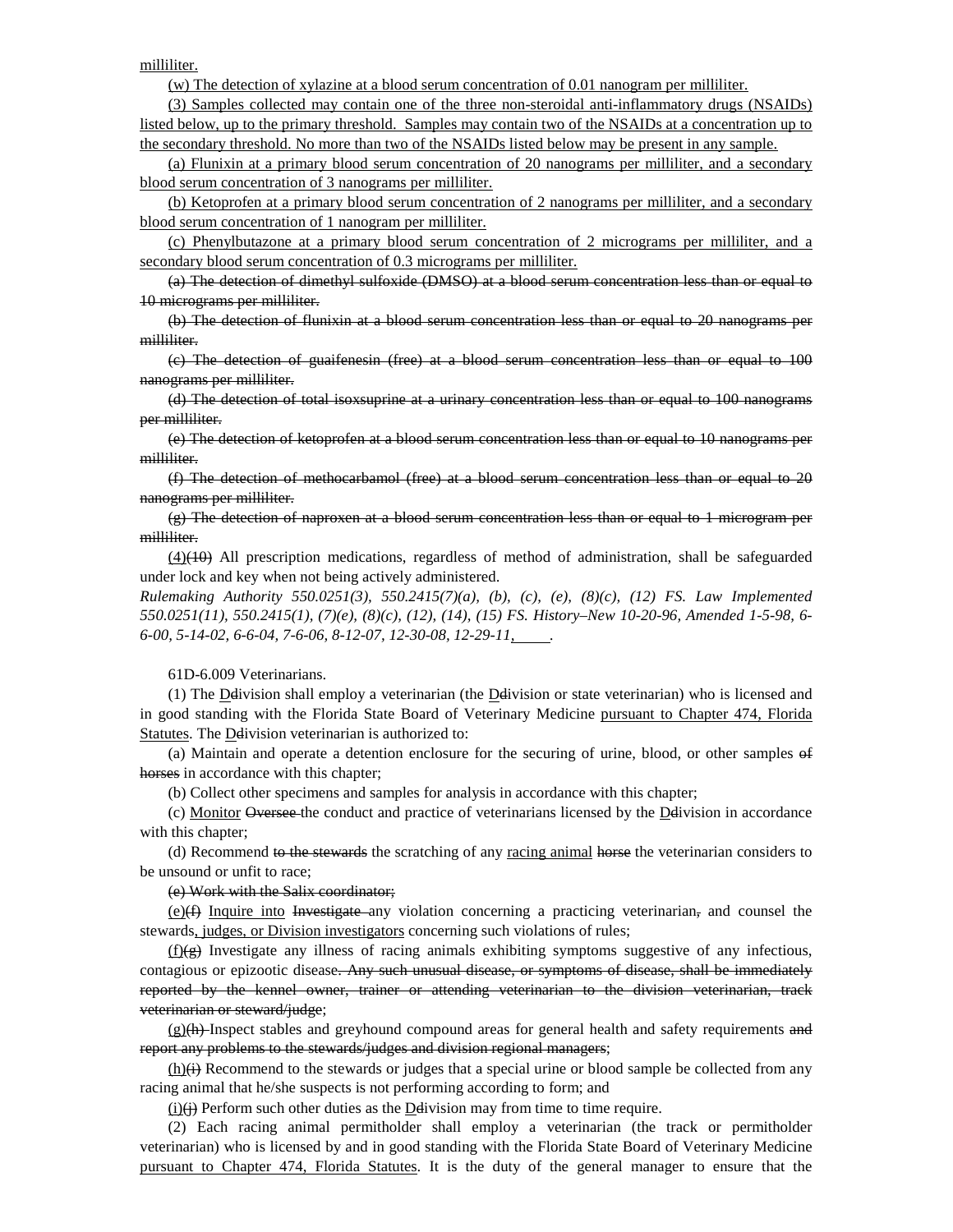requirements of rules pertaining to the track veterinarian are strictly complied with.

(a) Every racing animal entered to race shall be given a pre-race examination on the day of the race for which entered to determine the entry's fitness to race. The pre-race examination shall be made by the track veterinarian.

1. Horses shall be examined prior to racing. All bandages shall be removed by the groom and the entry exercised outside the stall so the track veterinarian can determine the physical condition of the entry.

2. Racing greyhounds shall be examined by the track veterinarian at the first weighing-in time, before entry into the lock-out kennel (Jenny pit).

(b) The track veterinarian shall observe the condition of all racing animals immediately prior to, during, and after the race.<del>, time permitting.</del> Any racing animal which has been entered to race that the track veterinarian or Ddivision veterinarian considers to be unsound for racing shall be promptly reported to the stewards or judges and said animal shall be scratched.

(c) The track veterinarian shall maintain a list to be known as the "Veterinarian's List" upon which the veterinarian shall enter the name of any racing animal which the veterinarian considers unfit, unsound or not ready for racing. Any racing animal placed on the Veterinarian's List shall be refused entry until the track veterinarian removes its name from the list. A trainer or kennel owner may appeal any decision to place a racing animal on the Veterinarian's List to the stewards or judges.

(d) Horses which exhibit exercise induced pulmonary hemorrhage shall be placed on the Veterinarian's List by the track veterinarian or division veterinarian and must remain on the list according to the suspension schedule as set forth in this chapter.

 $(d)$ (e) The track veterinarian shall perform such other reasonable duties pertaining to the health and welfare of the racing animals as shall be directed by the stewards, judges, or the Delivision.

(3) Any veterinarian duly licensed in accordance with the laws of the State of Florida and desiring to practice on the grounds of a permitholder (practicing veterinarian) must be licensed by the Ddivision.

(a) Practicing veterinarians shall not furnish, sell or loan any hypodermic syringe, hypodermic needle or other device which could be used for injection, infusion or other administration into a racing animal of any medication, drug or compound (natural or synthetic). Only one-time disposable syringes and infusion tubes are authorized for use in the treatment of racing animals by veterinarians practicing on the grounds of a permitholder and said syringes must be properly disposed of following their use.

(b) Practicing veterinarians who prescribe or use any drug, medication, compound (natural or synthetic) or treatment which contains a legend or proprietary drug, medication, or medicinal compound (natural or synthetic) which may restrict the racing ability of a racing animal for a period of time, shall at the time of prescribing or use deliver to the racing animal's trainer of record or their designee when witnessed to, a written statement setting forth the date, the name of the animal, and the name of said drug, medication or compound (natural or synthetic), the effect and reason so prescribed and used. A copy of this statement shall also be available delivered upon the request of to the Delivision veterinarian, track veterinarian or and stewards/judges. Any illness with unusual symptoms shall immediately be reported by the trainer, kennel owner/operator or attending veterinarian to the Ddivision veterinarian, track veterinarian or steward/judge.

(4)(a) Practicing veterinarians shall maintain records of all racing animals treated and of all medications sold or dispensed. These records shall include the names of the racing animals, their trainer or kennel owner of record, the date, time, amount and type of medication, drug or compound (natural or synthetic), method of administration, and diagnosis. These records shall be retained for at least 60 days after the completion of the meet and shall be available for inspection by the Ddivision personnel.

(b) Practicing veterinarians shall not possess or possess with intent to sell, dispense, deliver or cause to be on the grounds of any pari-mutuel facility, any legend or proprietary drugs, medications or medicinal compounds (natural or synthetic) that are not in compliance with the provisions of Chapters 465, 474, 499, and 893, Florida Statutes.

(5) Practicing equine veterinarians shall make daily reports to the division veterinarian of all medications or drugs that are prescribed or administered by them to horses within 48 hours of the officially scheduled post time of the race in which such animal is entered. Such reports shall be submitted on Form DBPR PMW-3050, Veterinary Report of Medication, adopted and incorporated by Rule 61D-10.001, Florida Administrative Code.

 $(5)$ (6) The track veterinarian, the Delivision veterinarian and any practicing veterinarian who furnishes professional services at a race meeting are prohibited:

(a) From possessing any ownership, directly or indirectly, in any racing animal racing during the meeting at which the veterinarian is employed or practicing, and;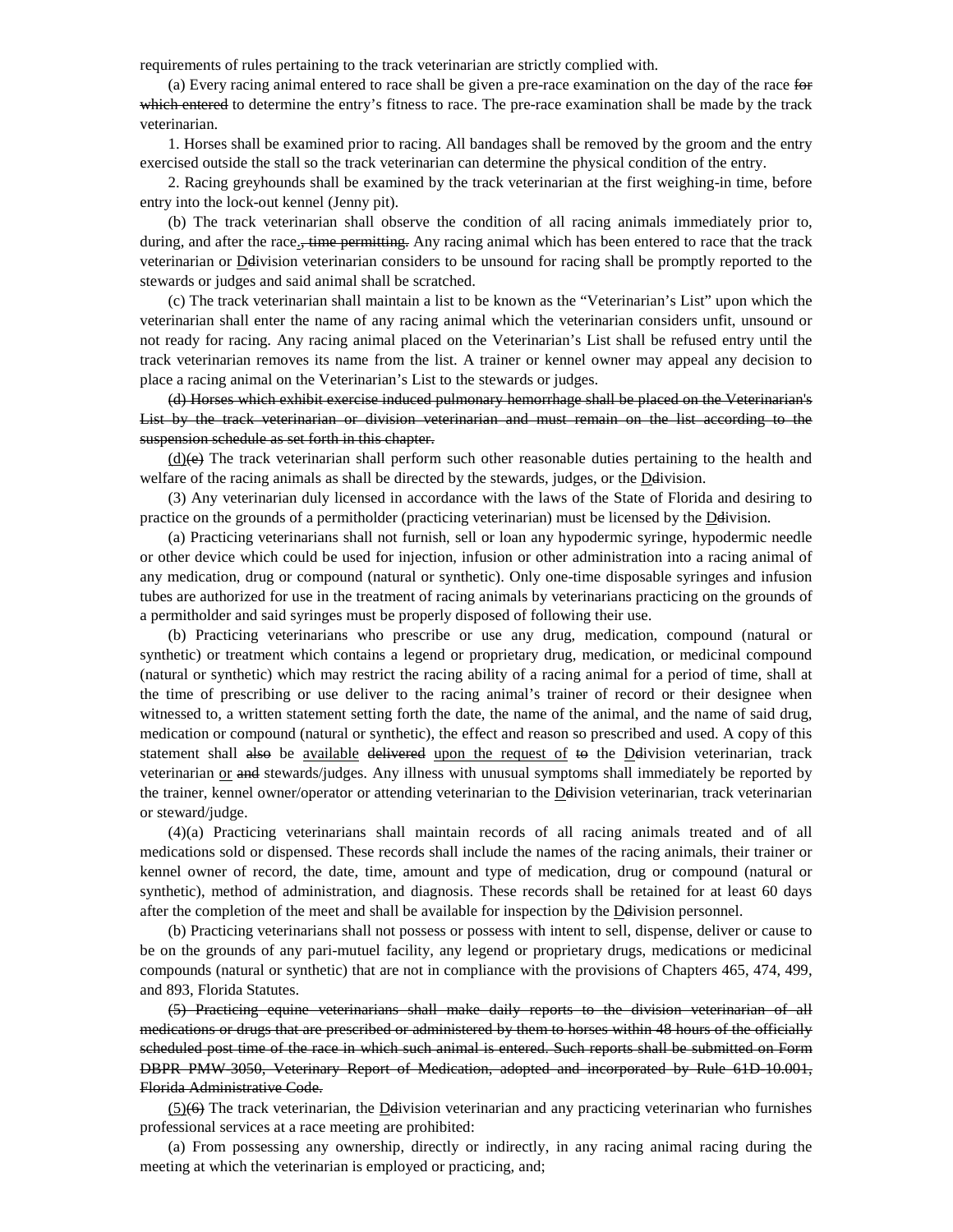(b) From placing any wager for any thing of value on the outcome of any race conducted at the meeting at which the veterinarian is employed or practicing.

 $(6)$ ( $7$ )(a) No veterinarian employed by a permitholder or by the Delivision shall be permitted, during the period of employment (30 days prior to the meet, until the completion of the meet), to treat or prescribe for any racing animal participating in a pari-mutuel meeting for compensation or otherwise, except in cases of emergency, or as otherwise authorized by the Delivision. In all cases where emergency treatment is rendered, a full and complete report of such treatment shall be made to the Ddivision. No owner or trainer shall employ or pay compensation to any such veterinarian, either directly or indirectly, during the period for which he/she is so employed by the Ddivision or a permitholder unless otherwise authorized by the Ddivision.

(b) As an exception to this section, greyhound permitholders may direct their track veterinarians to adopt a schedule for and perform the administration of testosterone for the control of estrus to female racing greyhounds, and required inoculations for all racing greyhounds. The costs of such administrations shall be determined by contractual agreement.

 $(7)(8)$  No horse shall be allowed to enter, start, or be stabled on the grounds of a pari-mutuel facility unless a copy of a valid negative original Coggin's Test certificate, within one year of the date on which the sample was drawn, is presented and on file with the permitholder. within one year of the date on which the sample was drawn.

 $(8)(9)(4)$  All racing animals shall be inoculated for infectious, contagious, and epizootic diseases including the following, and given boosters as recommended by veterinarians:

1. CANINE: Each of the following, once per year: Distemper, Adenovirus (Hepatitis), Leptospirosis, Para-Influenza, Parvo, Bordetella bronchiseptica and Rabies.

2. EQUINE: Mandatory (unless the attending veterinarian, based upon the veterinarian's professional judgement, as indicated in the animal's veterinary records, determines that inoculation is contraindicated) at least as often as recommended by the vaccine manufacturer unless additional inoculations are required by the attending veterinarian: Influenza, Equine Encephalitis, and Rhinopneumonitis. Any other inoculation shall occur as recommended by the attending veterinarian.

(b) Proof of vaccination for each active or inactive racing greyhound must be kept on file by the kennel owner/operator, trainer of record or designee and be subject to inspection by the Delivision, provided, however, that failure to possess such proof shall not be the basis for disciplinary action if proof of inoculation can be secured through the treating veterinarian. Proof of vaccination and a Coggin's Test certificate for racing horses must be kept on file with the trainer of record and be subject to inspection by the Ddivision, provided, however, that failure to possess such proof shall not be the basis for disciplinary action if proof of inoculation and/or Coggin's Test can be secured through the treating veterinarian or the Florida race track where the horse is stabled.

 $(9)$ (40) Any veterinarians practicing on the grounds of a permitholder shall promptly report to the Ddivision veterinarian, track veterinarian or in their absence, the stewards/judges, any inhumane, illegal, or improper treatment of a racing animal that comes to their attention. The failure to do so will be considered a violation of these rules.

 $(10)$ (11) Any veterinarian who euthanizes a greyhound shall:

*.*

(a) Use only one-time disposable syringes in compliance with paragraph (3)(a) of this rule; and

(b) Maintain all records required by paragraph (4)(a) of this rule.

*Rulemaking Authority 120.80(4)(a), 550.155(1), 550.0251(3), (11), 550.2415(6)(b), (12) FS. Law Implemented 550.0251, 550.2415(6)(b) FS. History–New 10-20-96, Amended 12-15-97, 4-12-06, 7-20-10,* 

61D-6.011 Penalty Guidelines for Class I-V Drug Violations in Horses.

(1) The penalties in this rule shall be imposed when the stewards or the Ddivision finds that the following substances have been identified by the state laboratory in a urine sample or blood sample collected from a horse participating in a pari-mutuel event:

| (a) Any medication listed in subsection $61D-6.008(2)$ (8), F.A.C. |                                             |
|--------------------------------------------------------------------|---------------------------------------------|
| 1. First violation of this chapter                                 | \$500 to \$1,000 fine and                   |
|                                                                    | suspension of license zero $\frac{1}{2}$ to |
|                                                                    | $15$ days:                                  |
| 2. Second violation of this chapter within 12 months of a previous | \$1,000 to \$2,500 fine and                 |
| violation                                                          | suspension of license zero up to            |
|                                                                    | 60 days, or revocation of license;          |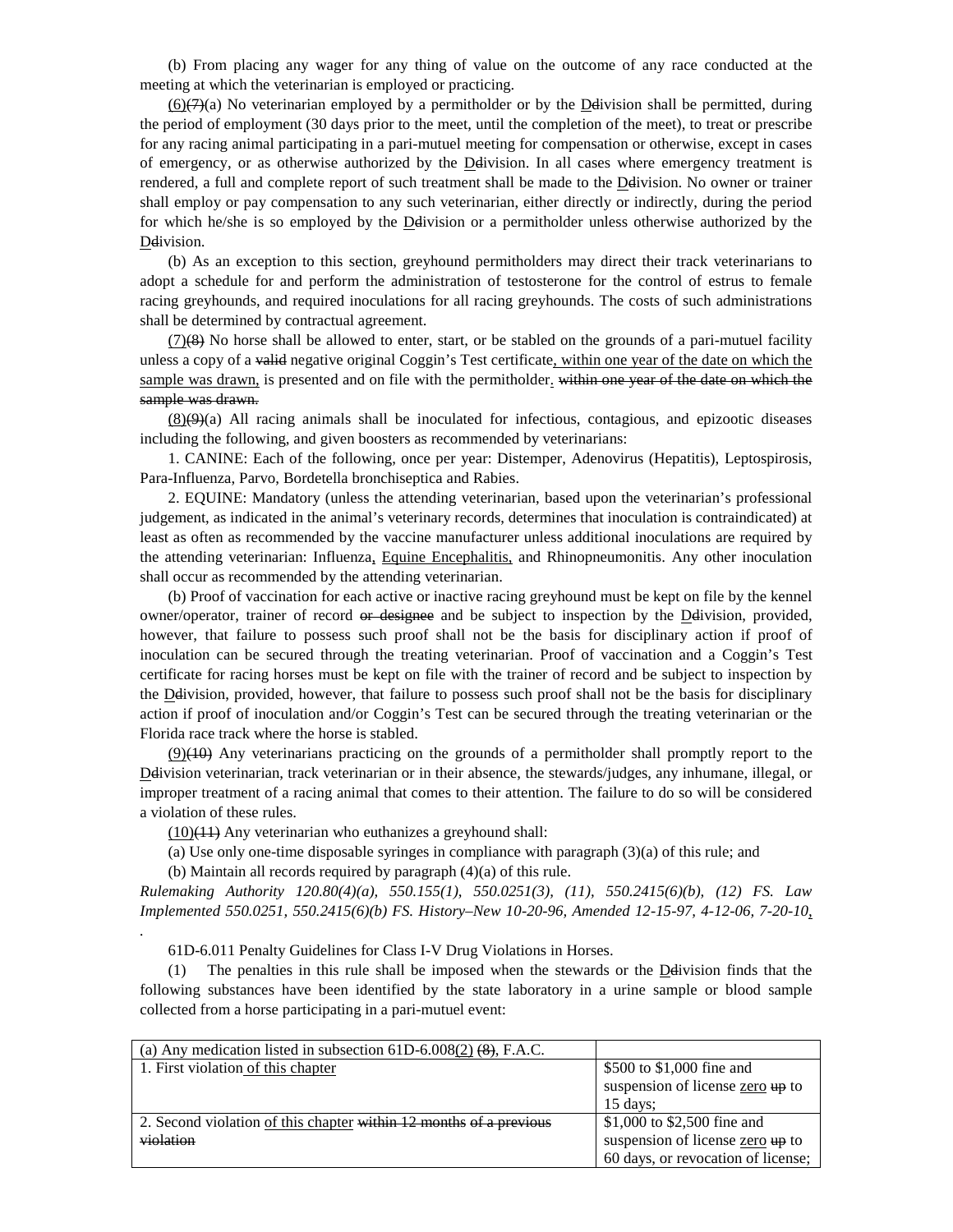| 3. Third violation of this chapter within 12 months of a second          | \$2,500 to \$5,000 fine and                |
|--------------------------------------------------------------------------|--------------------------------------------|
| violation, or a fourth or any subsequent violation without regard to the | suspension of license zero up to           |
| time past since the third violation                                      | 180 days, or revocation of                 |
|                                                                          | license.                                   |
| (b) Any medication that:                                                 |                                            |
| 1. Is not approved for veterinary use in the United States by the Food   |                                            |
| and Drug Administration;                                                 |                                            |
| 2. Cannot be detected by the state laboratory in a urine or blood sample |                                            |
| unless the                                                               |                                            |
| medication was administered within 24 hours of the race; or              |                                            |
| 3. Is detected in urine or blood concentrations that indicate a level of |                                            |
| dosage that would constitute a threat to the health and safety of the    |                                            |
| horse.                                                                   |                                            |
|                                                                          |                                            |
| a. First violation of this chapter                                       | \$1,000 to \$2,500 fine and                |
|                                                                          | suspension of license $60 \text{ days}$ up |
|                                                                          | to one year, or revocation of              |
|                                                                          | license:                                   |
| b. Any subsequent violation of this chapter                              | \$2,500 to \$5,000 fine and                |
|                                                                          | revocation of license.                     |

(2) The penalty for any medication or drug which is not described in subsection (1) above shall be based upon the classification of the medication or drug found in the Uniform Classification Guidelines for Foreign Substances, revised December 2014 January 2010, as promulgated by the Association of Racing Commissioners International, Inc., which is hereby incorporated and adopted herein by reference, which can be obtained at, https://www.flrules.org/gateway/reference.asp?NO=Ref-00308 [www.myfloridalicense.com/dbpr/pmw](http://www.myfloridalicense.com/dbpr/pmw) or by contacting the Division of Pari-Mutuel Wagering at 1940 North Monroe Street, Tallahassee, Florida 32399-1035. A copy of this document may be obtained at [www.myfloridalicense.com/dbpr/pmw](http://www.myfloridalicense.com/dbpr/pmw) or by contacting the Division of Pari-Mutuel Wagering at 1940 North Monroe Street, Tallahassee, Florida 32399-1035.

The penalty schedule shall be as follows:

| (a) Class I impermissible substances:                             |                                                                           |
|-------------------------------------------------------------------|---------------------------------------------------------------------------|
| 1. First violation of this chapter                                | \$1,000 to \$3,000 to \$5,000 fine and                                    |
|                                                                   | suspension of license $\frac{90 \text{ days}}{90 \text{ days}}$ up to one |
|                                                                   | year, or revocation of license;                                           |
| 2. Second violation of this chapter                               | \$34,000 to \$5,000 fine and suspension                                   |
|                                                                   | of license of no less than one year, or                                   |
|                                                                   | revocation of license.                                                    |
| 3. Third or subsequent violation of this chapter                  | \$3,000 to \$5,000 to \$10,000 fine and                                   |
|                                                                   | revocation of license.                                                    |
| (b) Class II impermissible substances:                            |                                                                           |
| 1. First violation of this chapter                                | \$250 to \$1,000 fine and suspension of                                   |
|                                                                   | license zero up to 180 days;                                              |
| 2. Second violation of this chapter within 36 months of a         | \$500 to \$1,000 fine and suspension of                                   |
| previous violation                                                | license of no less than 180 days, or                                      |
|                                                                   | revocation of license;                                                    |
| 3. Third or subsequent violation of this chapter within 36 months | $$1,000$ to $$5,000$ fine and suspension of                               |
| of a second violation, or a fourth or any subsequent violation    | license of no less than one year, or                                      |
| without regard to the time past since the third violation         | revocation of license.                                                    |
| (c) Class III impermissible substances:                           |                                                                           |
| 1. First violation of this chapter                                | \$300 to \$500 fine;                                                      |
| 2. Second violation of this chapter within 12 months of a         | \$500 to \$750 fine and suspension of                                     |
| previous violation                                                | license zero up to 30 days, or                                            |
|                                                                   | revocation of license;                                                    |
| 3. Third or subsequent violation of this chapter within 24 months | \$750 to \$1,000 fine and suspension of                                   |
| of a second violation, or a fourth or any subsequent violation    | license zero up to 180 days, or                                           |
| without regard to the time past since the third violation         | revocation of license.                                                    |
| (d) Class IV or V impermissible substances:                       |                                                                           |
| 1. First violation of this chapter                                | \$100 to \$250 fine;                                                      |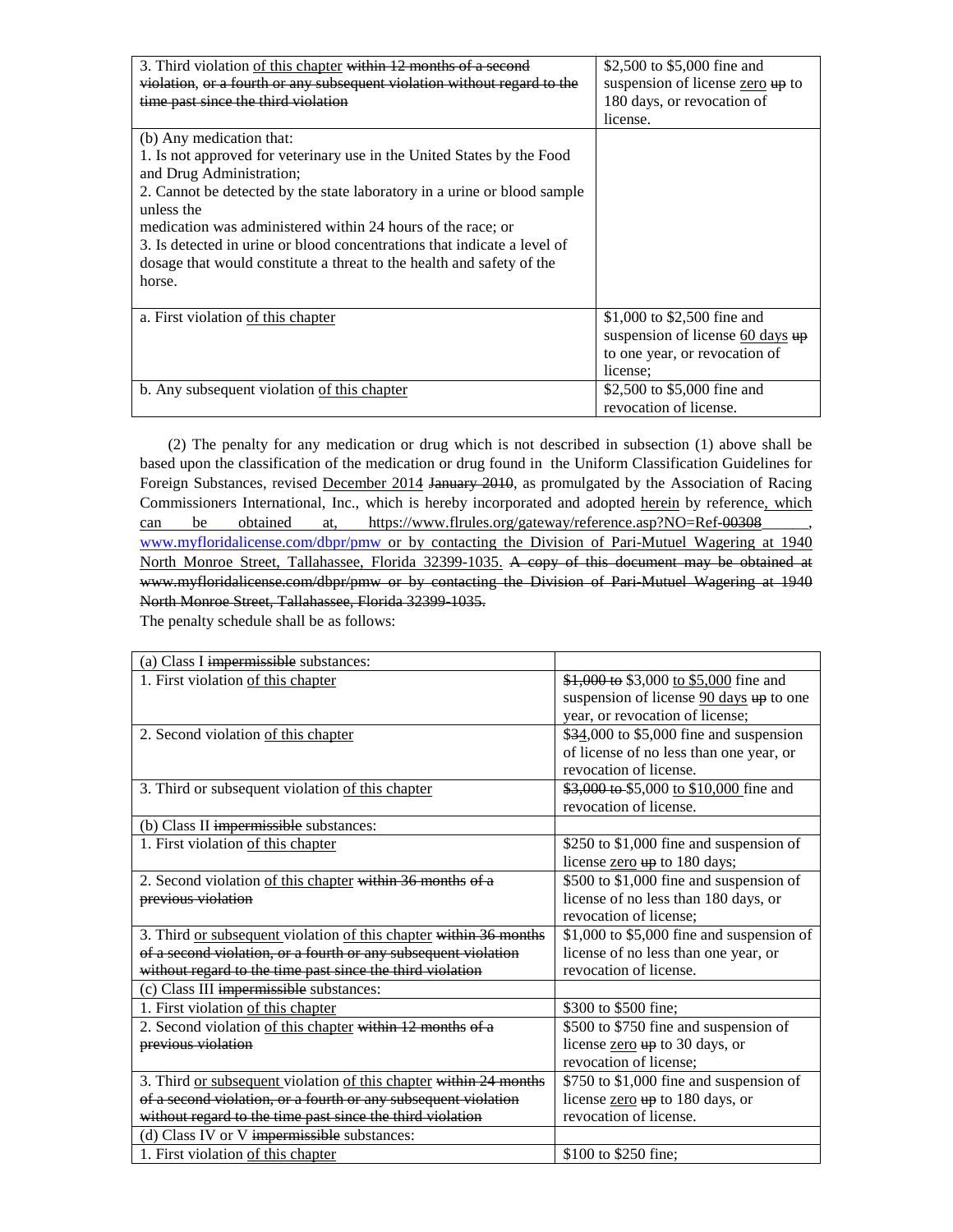| 2. Second violation of this chapter in a 12 month period       | \$250 to \$500 fine and suspension of<br>license zero $\frac{1}{2}$ to 10 days; |
|----------------------------------------------------------------|---------------------------------------------------------------------------------|
| 3. Third or subsequent violation of this chapter in a 12 month | $\frac{1}{2}$ \$500 to \$1,000 fine and suspension of                           |
| period                                                         | license $\frac{\text{zero}}{\text{up}}$ to 60 days.                             |

(3) The Division may consider mitigation or aggravation to deviate from these penalty guidelines.

(4) Circumstances which may be considered for the purposes of mitigation or aggravation of any penalty shall include, but are not limited to, the following:

(a) The impact of the offense to the integrity of the pari-mutuel industry.

(b) The danger to the public and/or racing animals.

(c) The number of repetitions of offenses.

(d) The time periods between offenses.

(e) The number of complaints filed against the licensee or permitholder, which have resulted in prior discipline.

(f) The length of time the licensee or permitholder has practiced.

(g) The deterrent effect of the penalty imposed.

(h) Any efforts at rehabilitation.

(i) Any other relevant mitigating or aggravating circumstances.

 $(5)$ (3) Absent mitigating circumstances, the stewards or the Delivision shall order the return of any purse, prize, or award from any pari-mutuel event for redistribution when a postive test for a drug or medication described in paragraph  $(1)(a)$ ,  $(1)(b)$ ,  $(2)(a)$ , or  $(2)(b)$  is reported by the state laboratory and confirmed through the hearing process.

 $(6)(4)$  The stewards or the Delivision may order shall specify in writing the reasons for requiring the return of any purse, prize, or award for redistribution when the positive test of a drug or medication reported by the state laboratory is not described in paragraph  $(1)(a)$ ,  $(1)(b)$ ,  $(2)(a)$ , or  $(2)(b)$  of this rule. In the event the stewards or Division orders the return of the purse, prize, or award for redistribution as described in this subsection, the reason(s) for the redistribution shall be provided in writing.

(7) An owner or trainer who fails to return the purse, prize, or award for redistribution within 60 days of the order is in violation of this rule and may be subject to further administrative action.

 $(8)(5)$  Nothing in this rule modifies the provisions of Rule 61D-6.008 or 61D-3.002, F.A.C., or rules promulgated under Section 550.2415, F.S.

*Rulemaking Authority 550.0251(3), 550.2415(12) FS. Law Implemented 550.0251, 550.1155, 550.2415 FS. History–New 1-5-98, Amended 2-8-01, 3-4-07, 6-26-11, .*

[61D-6.012](https://www.flrules.org/gateway/ruleNo.asp?id=61D-6.011) Penalty Guidelines for Class I-V Drug Violations in Greyhounds.

 $(1)$  The penalties in this rule shall be imposed when the **Deli**vision finds that the following substances have been identified by the state laboratory in a urine sample or blood sample collected from a greyhound participating in a pari-mutuel event:

(a) Any drug or medication that:

1. Is not approved for veterinary use in the United States by the Food and Drug Administration;

2. Cannot be detected by the state laboratory in a urine or blood sample unless the medication was administered within 24 hours of the race; or

3. Is detected in urine or blood concentrations that indicate a level of dosage that would constitute a threat to the health and safety of the greyhound.

| a. First violation of this chapter | \$1,000 to \$2,500 fine and suspension of license zero $\mu$ to one |  |  |
|------------------------------------|---------------------------------------------------------------------|--|--|
|                                    | year, or revocation of license;                                     |  |  |
| b. Any subsequent violation of     | \$2,500 to \$5,000 fine and revocation of license.                  |  |  |
| this chapter                       |                                                                     |  |  |

(2) The penalty for any medication or drug which is not described in subsection (1) above shall be based upon the classification of the medication or drug found in the Uniform Classification Guidelines for Foreign Substances, revised December 2014 January 2010, as promulgated by the Association of Racing Commissioners International, Inc., which is hereby incorporated and adopted by reference, [https://www.flrules.org/gateway/reference.asp?No=Ref-00309\\_](https://www.flrules.org/gateway/reference.asp?No=Ref-00309)\_\_\_\_. A copy of this document may be obtained at [www.myfloridalicense.com/dbpr/pmw](http://www.myfloridalicense.com/dbpr/pmw) or by contacting the Division of Pari-Mutuel Wagering at 1940 North Monroe Street, Tallahassee, Florida 32399-1035. The penalty schedule shall be as follows:

(a) Class I impermissible substances: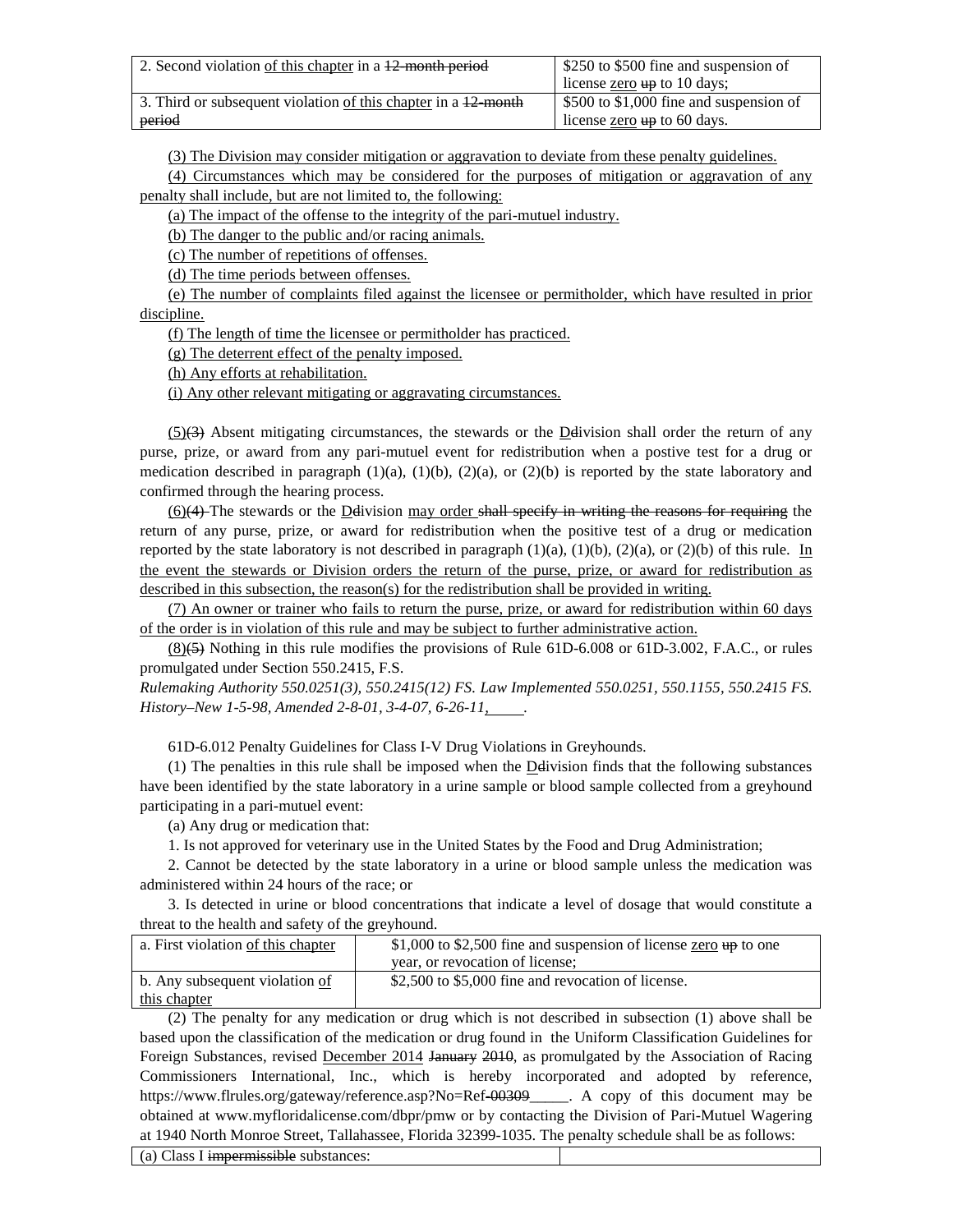| 1. First violation of this chapter                                | \$500 to \$1,000 fine and suspension of     |
|-------------------------------------------------------------------|---------------------------------------------|
|                                                                   | license zero up to one year, or             |
|                                                                   | revocation of license;                      |
| 2. Any subsequent violation of this chapter                       | $$1,000$ to $$5,000$ fine and suspension    |
|                                                                   | of license no less than one year, or        |
|                                                                   | revocation of license.                      |
| (b) Class II impermissible substances:                            |                                             |
| 1. First violation of this chapter                                | \$100 to \$1,000 fine and suspension of     |
|                                                                   | license zero up to 30 days;                 |
| 2. Second violation of this chapter within 36 months of a         | \$250 to \$1,000 fine and suspension of     |
| previous violation                                                | license no less than 30 days, or            |
|                                                                   | revocation of license:                      |
| 3. Third violation within 36 months of a second violation, or a   | \$500 to \$1,000 fine and suspension of     |
| fourth or any subsequent violation of this chapter without regard | license no less than 60 days, or            |
| to the time past since the third violation                        | revocation of license.                      |
| (c) Class III impermissible substances:                           |                                             |
| 1. First violation of this chapter                                | \$50 to \$500 fine;                         |
| 2. Second violation of this chapter within 12 months of a         | \$150 to \$750 fine and suspension of       |
| previous violation                                                | license zero up to 30 days;                 |
| 3. Third violation within 24 months of a second violation, or a   | \$250 to \$1,000 fine and suspension of     |
| fourth or any subsequent violation of this chapter without regard | license $\frac{\text{zero}}{4}$ to 60 days. |
| to the time past since the third violation                        |                                             |
| (d) Class IV or V impermissible substances:                       |                                             |
| 1. First violation of this chapter                                | \$50 to \$250 fine;                         |
| 2. Second violation of this chapter in a 12 month period          | \$100 to \$500 fine:                        |
| 3. Third or subsequent violation of this chapter in a 12 month    | \$200 to \$1,000 fine and suspension of     |
| period                                                            | license zero up to 30 days.                 |

(3) The Division may consider mitigation or aggravation to deviate from these penalty guidelines.

(4) Circumstances which may be considered for the purposes of mitigation or aggravation of any penalty shall include, but are not limited to, the following:

(1) The impact of the offense to the integrity of the pari-mutuel industry.

(2) The danger to the public and/or racing animals.

(3) The number of repetitions of offenses.

(4) The time periods between offenses.

(4) The number of complaints filed against the licensee or permitholder, which have resulted in prior discipline.

(5) The length of time the licensee or permitholder has practiced.

(6) The deterrent effect of the penalty imposed.

(7) Any efforts at rehabilitation.

(8) Any other mitigating or aggravating circumstances.

 $(5)$ (3) Absent mitigating circumstances, the Division judge or the Division shall order the return of any purse, prize, or award from any pari-mutuel event for redistribution when a postive test for a drug or medication described in paragraph (1)(a), (1)(b), (1)(c), (2)(a), or (2)(b) is reported by the state laboratory and confirmed through the hearing process.

 $(6)$ (4) The judges or the Division shall specify in writing the reasons for requiring the return of any purse, prize, or award for redistribution when the positive test of a drug or medication reported by the state laboratory is not described in paragraph  $(1)(a)$ ,  $(1)(b)$ ,  $(1)(c)$ ,  $(2)(a)$ , or  $(2)(b)$  of this rule.

 $(7)(5)$  Nothing in this rule modifies the provisions of Rule 61D-6.008 or 61D-3.002, F.A.C., or rules promulgated under Section 550.2415, F.S.

*Rulemaking Authority 550.0251(3), 550.2415(12) FS. Law Implemented 550.0251, 550.1155, 550.2415 FS. History–New 6-26-11, .*